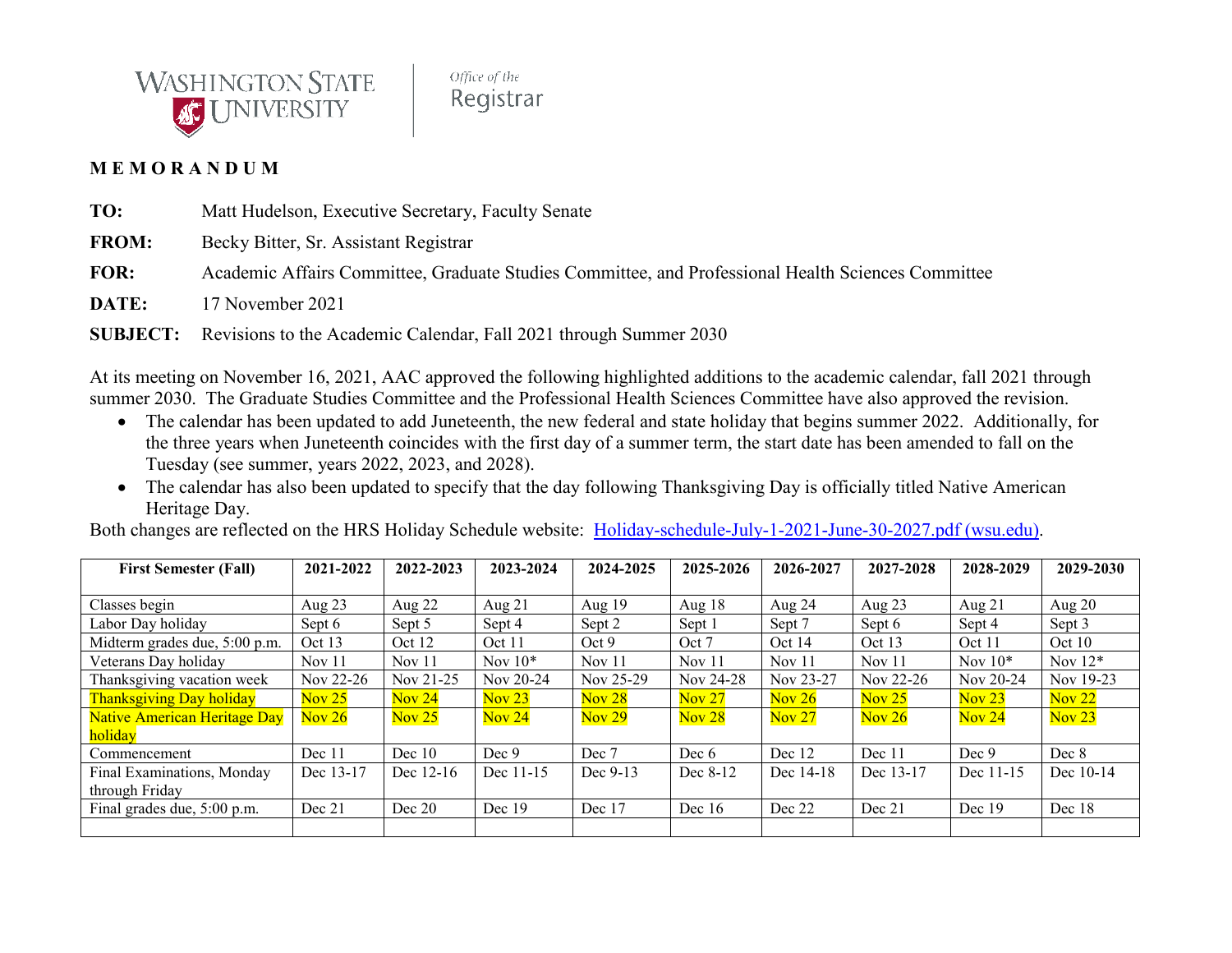| <b>Second Semester (Spring)</b> |            |           |           |             |            |            |           |           |           |
|---------------------------------|------------|-----------|-----------|-------------|------------|------------|-----------|-----------|-----------|
| Classes begin                   | Jan $10$   | Jan 9     | Jan 8     | Jan 6       | Jan $12$   | Jan 11     | Jan $10$  | Jan 8     | Jan 7     |
| Martin Luther King, Jr. Day     | Jan 17     | Jan $16$  | Jan 15    | Jan 20      | Jan $19$   | Jan 18     | Jan $17$  | Jan $15$  | Jan 21    |
| holiday                         |            |           |           |             |            |            |           |           |           |
| Presidents Day holiday          | Feb 21     | Feb 20    | Feb 19    | Feb 17      | Feb 16     | Feb 15     | Feb 21    | Feb 19    | Feb 18    |
| Midterm grades due, 5:00 p.m.   | Mar 2      | Mar 1     | Feb 28    | Feb 26      | Mar 4      | Mar 3      | Mar 1     | Feb 28    | Feb 27    |
| Spring vacation $(10th week)$   | Mar 14-18  | Mar 13-17 | Mar 11-15 | Mar 10 - 14 | Mar 16-20  | Mar 15-19  | Mar 13-17 | Mar 12-16 | Mar 11-15 |
| Final Examinations, Monday      | May $2-6$  | May $1-5$ | April 29- | April 28-   | May $4-8$  | May 3-7    | May $1-5$ | April 30- | April 29- |
| through Friday                  |            |           | May 3     | May 2       |            |            |           | May 4     | May 3     |
| Commencement                    | May 7      | May 6     | May 4     | May 3       | May 9      | May 8      | May 6     | May 5     | May 4     |
| Final grades due, 5:00 p.m.     | May $10$   | May 9     | May 7     | May 6       | May 12     | May 11     | May 9     | May 8     | May 7     |
|                                 |            |           |           |             |            |            |           |           |           |
| <b>Summer Session</b>           |            |           |           |             |            |            |           |           |           |
| Early Session begins            | May 9      | May 8     | May 6     | May 5       | May 11     | May 10     | May 8     | May 7     | May 6     |
| Memorial Day holiday            | May 30     | May 29    | May 27    | May $26$    | May 25     | May 31     | May 29    | May 28    | May 27    |
| Eight-Week Session begins       | June 6     | June 5    | June 3    | June 2      | June 8     | June 7     | June 5    | June 4    | June 3    |
| Juneteenth holiday              | June $20*$ | June 19   | June 19   | June 19     | June 19    | June $18*$ | June 19   | June 19   | June 19   |
| Late Six-Week Session begins    | June 21    | June 20   | June 17   | June $16$   | June 22    | June 21    | June 20   | June 18   | June 17   |
|                                 | (Tuesday)  | (Tuesday) |           |             |            |            | (Tuesday) |           |           |
| Independence Day holiday        | July 4     | July 4    | July 4    | July 4      | July $3^*$ | July $5*$  | July 4    | July 4    | July 4    |
| Summer Session ends, Friday     | July 29    | July 28   | July 26   | July 25     | July 31    | July 30    | July 28   | July 27   | July 26   |
| Final grades due, 4:00 p.m.     | Aug 2      | Aug 1     | July 30   | July 29     | Aug 4      | Aug 3      | Aug 1     | July 31   | July 30   |

\* Observed

At this time, Faculty Senate review and approval is recommended to be effective fall 2021.